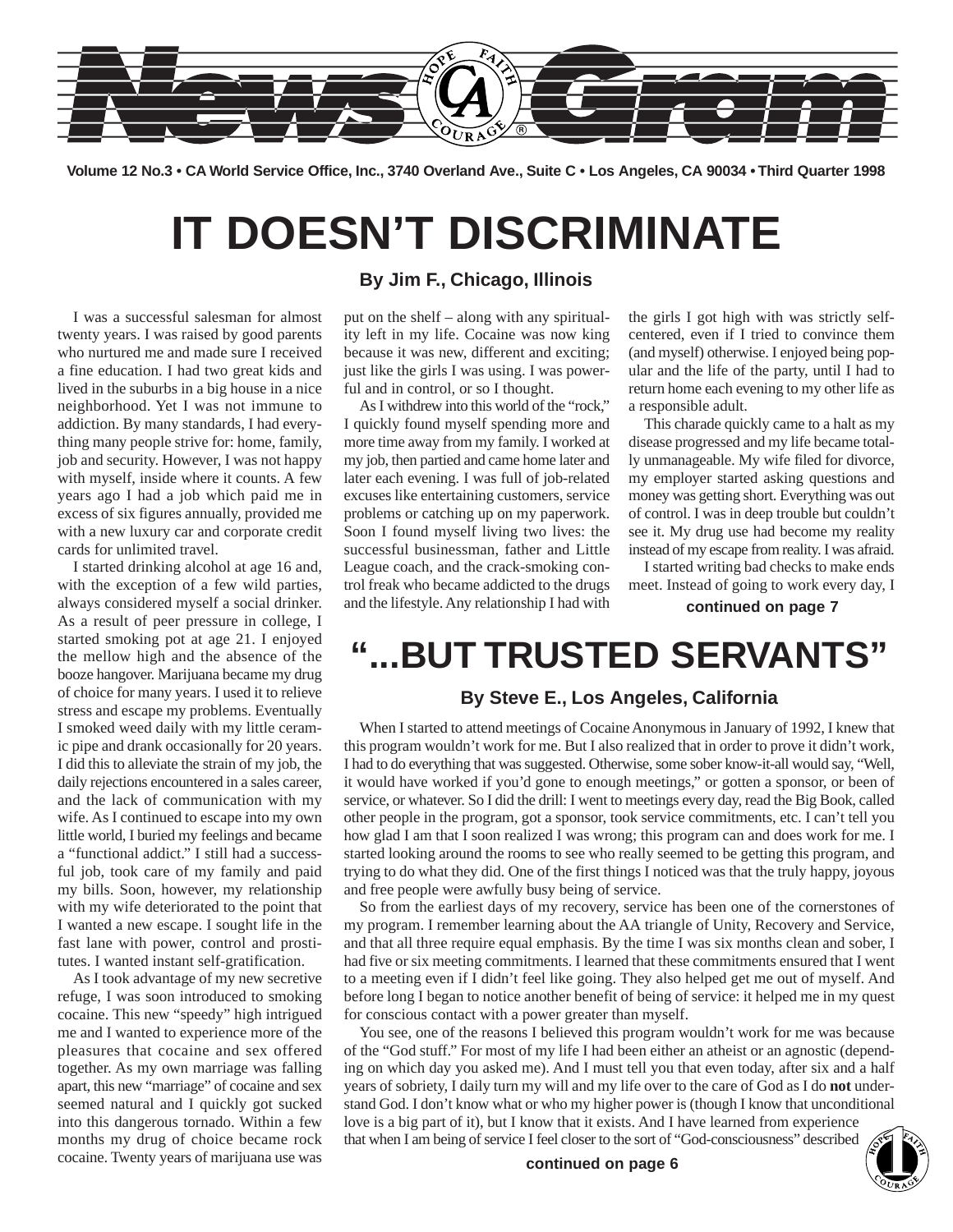#### **CAWS Board of Trustees**

Sharon S., Chairperson/Trustee at Large Silver Spring, MD

> Susan T., WSO Trustee West Hills, CA

Meredith A., World Service Trustee Burbank, CA

Joe S., Pacific South Regional Trustee Orange, CA

Andy W., Pacific North Regional Trustee West Linn, OR

Steve A., Southwest Regional Trustee Tempe, AZ

Scott S., Midwest Regional Trustee West Allis, WI

Charles L., Atlantic North Regional Trustee Philadelphia, PA

Walter J., Atlantic South Regional Trustee Baton Rouge, LA

#### **CAWSO Board of Directors**

Scott S., Chairperson Los Angeles, CA

Jeff S., Vice-Chairperson Los Angeles, CA

Kevin M., Secretary Los Angeles, CA

Mary H., Director Culver City, CA

Steve E., Director Culver City, CA

Susan T., Director/WSO Trustee West Hills, CA

Meredith A., Director/World Service Trustee Burbank, CA

Joe S., Director/Pacific South Regional Trustee Orange, CA

#### **CAWSO Personnel**

Mary K. Hukill Office Manager

Susan Litt Administrative Assistant

Lilline Dugan Shipping Clerk

#### **NewsGram Staff**

Steve E. Editor

Mary K. Hukill Co-Editor

*"NewsGram" is a quarterly publication of the World Service Office of Cocaine Anonymous. It is intended solely for the information of members of the fellowship of Cocaine Anonymous. Any unauthorized publication or duplication is prohibited. Send all mail*

*to: NewsGram, c/o CAWSO, Inc., 3740 Overland Avenue - Suite C, Los Angeles, CA 90034, E-mail: cawso CAWSO, Inc., 3740 Overland Avenue - Suite C, Los Angeles, CA 90034,*<br> *E-mail: cawso* @ca.org, *Fax (310) 559-2554*<br> *2 or call (310) 559-5833.* 

### **A Note from the WSO**

#### **CHANGES**

I know that you will join the Board of Directors in welcoming Mary Hukill as the World Service Office's new Office Manager. Mary brings considerable enthusiasm to the position and her experience as Customer Service and Sales Coordinator here for the last two years will serve well in her new position. The Board of Directors regrets to announce that Ed G. has recently resigned as the CAWSO Treasurer. We all wish Ed the best and thank him for his many hours of effort that he gave in service. Until recently there were two director positions open on the World Service Office Board. The Chairman of the World Service Office Board of Directors sent to the Trustees the name of Kevin M., former World Service Conference Public Information Chairman. At the Trustee's last conference call Kevin was ratified by the Trustees as a director. The World Service Office Board has elected Kevin to the position of corporate Secretary. Lastly the Chairman of the W.S.O. Board of Directors has sent the name of Joy H., a member of the fellowship with a long record of service, to the Trustees for ratification as a director. It is anticipated that Joy will, after ratification, be elected as Treasurer of the W.S.O. Board of Directors. This will fill out the Board for the first time in many months.

#### **SEVENTH TRADITION**

For those of you who want more information regarding this Tradition and how it relates to our Fellowship we suggest reading the pamphlet "The 7th Tradition (Where does the money go?)". If you don't find a copy at your meeting ask your literature person to get you a copy. (It's free.) The following is taken from that pamphlet:

*The CAWSO is responsible for public relations, the distribution and publication of all literature, world directories, newsletters, world conference material, and meeting starter kits. These are just a few of the many responsibilities of the CAWSO. The CAWSO is there to serve you as well as your Group, District, and Area.*

©COCAINE ANONYMOUS WORLD SERVICES, INC. REPRINTED WITH PERMISSION.

A full copy of the financial statements of the CAWSO, Inc. has been sent or will be handed out to the delegates at our World Service Conference being held in Culver City, California over the Labor Day weekend.

#### **TWELVE PRINCIPLES**

Not many know that Cocaine Anonymous has adopted twelve principles that have special meaning to addicts in recovery. They are (in the order as printed on the reverse side of the CA Principles Medallion):

HONESTY, HOPE, FAITH, COURAGE, INTEGRITY, WILLINGNESS, HUMIL-ITY, LOVE, FORGIVENESS, DISCIPLINE, AWARENESS AND SERVICE

Looking forward to seeing many of you in Culver City at the Conference. In love and service, *the Office*

| <b>Where to Write:</b>     |                                |                                |  |  |
|----------------------------|--------------------------------|--------------------------------|--|--|
| CAWS, Inc.                 | CAWSO, Inc.                    | <b>ATTN: NewsGram Editor</b>   |  |  |
| <b>Board of Trustees</b>   | <b>Board of Directors</b>      | $c/o$ CAWSO, Inc.              |  |  |
| P.O. Box 492013            | 3740 Overland Avenue - Suite C | 3740 Overland Avenue - Suite C |  |  |
| Los Angeles, CA 90049-8013 | Los Angeles, CA 90034-6337     | Los Angeles, CA 90034-6337     |  |  |

*The NewsGram presents experiences and opinions of Cocaine Anonymous members. The opinions expressed herein are those of the individual contributors and are not to be attributed to nor taken as an endorsement by either Cocaine Anonymous or the NewsGram.* -----------------------

The NewsGram is always looking for submissions! If you have ideas, cartoons, poems, stories or any other recovery or service related material that you would like considered for publication in future issues of the NewsGram, please forward with written permission and your original work to: NewsGram Editor, c/o CAWSO, Inc., 3740 Overland Avenue - Suite C, Los Angeles, CA 90034. Remember, we receive a lot of contributions, so your submission may not be selected, or at least not right away. You may see it in an upcoming issue!

Name \_\_\_\_\_\_\_\_\_\_\_\_\_\_\_\_\_\_\_\_\_\_\_\_\_\_\_\_\_\_\_\_\_\_ Phone Number ( )\_\_\_\_\_\_\_\_\_\_ Address \_\_\_\_\_\_\_\_\_\_\_\_\_\_\_\_\_\_\_\_\_\_\_\_\_\_\_\_\_\_\_\_\_\_\_\_\_\_\_\_\_\_\_\_\_\_\_\_\_\_\_\_\_\_\_\_\_\_\_\_\_\_

City \_\_\_\_\_\_\_\_\_\_\_\_\_\_\_\_\_\_\_\_\_\_\_\_\_\_\_\_\_\_\_\_ State\_\_\_\_\_\_\_\_ Zip \_\_\_\_\_\_\_\_\_\_\_\_\_\_ I herby give CAWSO, Inc., and NewsGram express permission to reprint my original work entitled: \_\_\_\_\_\_\_\_\_\_\_\_\_\_\_\_\_\_\_\_\_\_\_\_\_\_\_\_\_\_\_\_\_\_\_\_\_\_\_\_\_\_\_\_\_\_\_\_\_\_\_\_\_\_\_\_\_\_\_\_\_\_\_\_\_\_\_\_

in any future publication. I understand materials submitted may be edited for publication or may not be used, at the discretion of the Editors. Original work cannot be returned. All future publication rights remain those of author.

-----------------------------------

Signature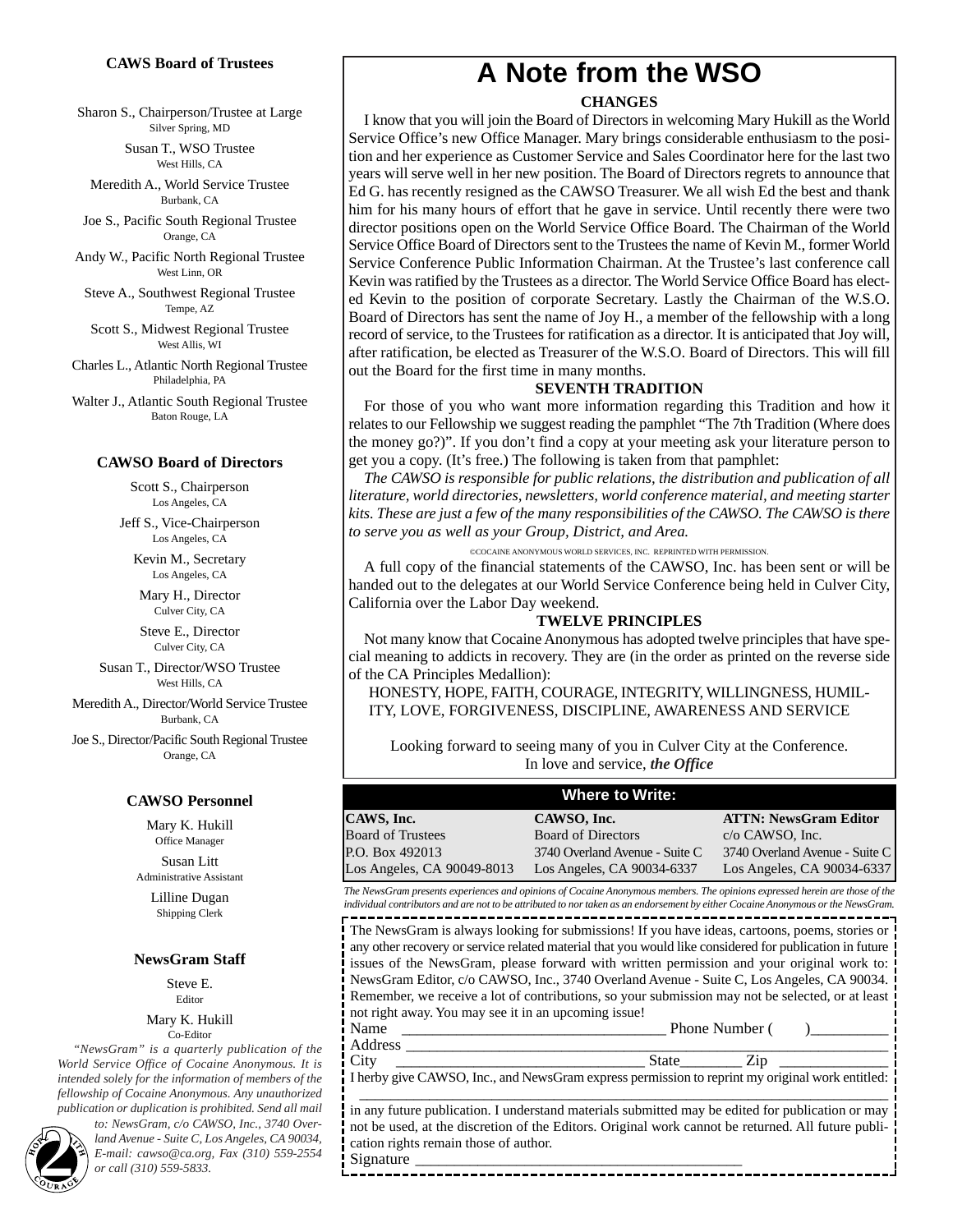## **CALENDAR OF EVENTS**

#### **August 21st - 23rd, 1998**

2nd Annual Greater Mo. Area of CA "Show Me Recovery Convention"

Adams Mark Hotel, Kansas City, Mo (800) 444-2326 Hotel reservations 1 month in advance 79.00 For more information contact: Rod D. (816) 436-4954 Jeannete

W. (314) 653-6289

#### **August 27th - 30st, 1998**

14 Annual CALA Convention "The Road of Happy Destiny" Palm Springs Riviera Hotel (800) 444-8311 or (760) 327-8311 \$69.00 a night For more information contact: Leon M. (213) 751-4852 or Robin C. (310) 359-2580

#### **September 10th - 13th 1998**

Big Sur - enity Ventana CampGround, Big Sur, CA For more information contact: (800) 357-1488 or (805) 969-5178

#### **September 11th - 13th, 1998**

'98 CANOLA Hospitals & Institutions Extravaganza Best Western Landmark Hotel, 2601 Severn Avenue, Metairie, LA 70002, (800) 277-7575 For more information call: Colin T. (504) 341-3578

#### **September 24th - 27th, 1998**

The 9th Annual "A Recovery In The Rockies" The Yarrow Hotel, Park City, Utah For more information call: Terry M. (801) 521-5397

#### **October 2nd - 4th, 1998**

The 12th Annual Texas State CA Convention Holiday Inn Medical Center For more information contact: (713) 729-6254

#### **October 10th, 1998**

Carousel Antics Santa Monica Pier, Santa Monica, CA For more information contact: Paul B. (310) 915-9901, or Mike G. (310) 836-9069

#### **October 16th - 18th, 1998**

Crossroads of Recovery, 4th Louisiana Area Cocaine Anonymous Convention Holiday Inn Convention Center For more information contact: Patricia J. (318) 487-9477, or Bobby J. (318) 442-1249

#### **October 23rd - 25th 1998**

Courage To Change, Torca Two Conference Travelodge Hotel, Toronto, Ontario For more information call: (800) 578-7878, or (416) 493-7000

#### **October 30th, 31st, & Nov. 1st, 1998**

8th Annual Southwest Regional Convention of Cocaine Anonymous Crowne Plaza Pyramid Hotel, Albuquerque, N.M. For more information contact: Angel or Shane (505) 291-9253 or Donald H. (505) 298-2515

#### **November 6th - 8th, 1998**

1198 Midwest Regional Convention Clarion Hotel For more information contact: Donald C. (614) 866-2752,Tom K. (614) 326-0686, or Columbus District of C/A central office (614) 251-1122

#### **February 5th - 7th, 1999**

Came To Believe, 3rd CA of Wisconsin Area Convention Milwaukee For more information contact: Frank M. (414) 769-9366, or Randy K. (414) 650-2494

#### **March 26th - 28th, 1999 England**

C.A. 7th Annual United Kingdom Convention is "Alive and Kicking"

Beaufort Community Center,

Beaufort Road, Southbourne, Bournemouth, Dorset Dorset is a beautiful county on the South Coast of England. Thomas Hardy country (Far from the Madding Crowd). Lovely beaches and countryside steeped in history.

We need your support. Why not join hands across the ocean by attending our 7th convention. We have members who are willing to offer accommodation and there are also many hotels and guest houses in the vicinity.

For details e-mail: steve28@globalnet.co.uk

or telephone (England) 01202 393039

We also need people who are willing to share their experience, strength and hope with us Brits. So come and join us to help celebrate life.

#### **May 27th - 31st, 1999**

Greater than Ourselves, 15th Annual C.A.W.S. World Convention, Milwaukee, Wisconsin Registration:

Marty G. (414) 744-1546, Joanne G. (414) 524-7801

#### **Milwaukee '99 The World Convention**

We are Looking for New & Enlightened Speakers To Speak At the Convention Please Send Tape To: CAWS '99 1622 W. Mitchell Milwaukee, WI 53204

*If you are having a Regional, Area or District Cocaine Anonymous Event, please let us know. We can list your event in the News-Gram. Submission is 30 days prior to the publication of each NewsGram. Publication dates are: February 1, May 1, August 1, and November 1. We will publish up to a year in advance, and continue the listing until the event. Submissions will be published at the discretion of the editor and/or the World Service Office Board of Directors.*

#### *Submissions should be made to:*

*ATTN: The NewsGram c/o CAWSO, Inc. 3740 Overland Avenue - Suite C Los Angeles, CA 90034-6337 C (310) S59-2554 FAX* **337 337 310 359-2554 FAX 337 328 328 337 328 337 337 337 337 337 337 337 337 337 337 337 337 337 337 337 337 337 337 337 337 337 337**

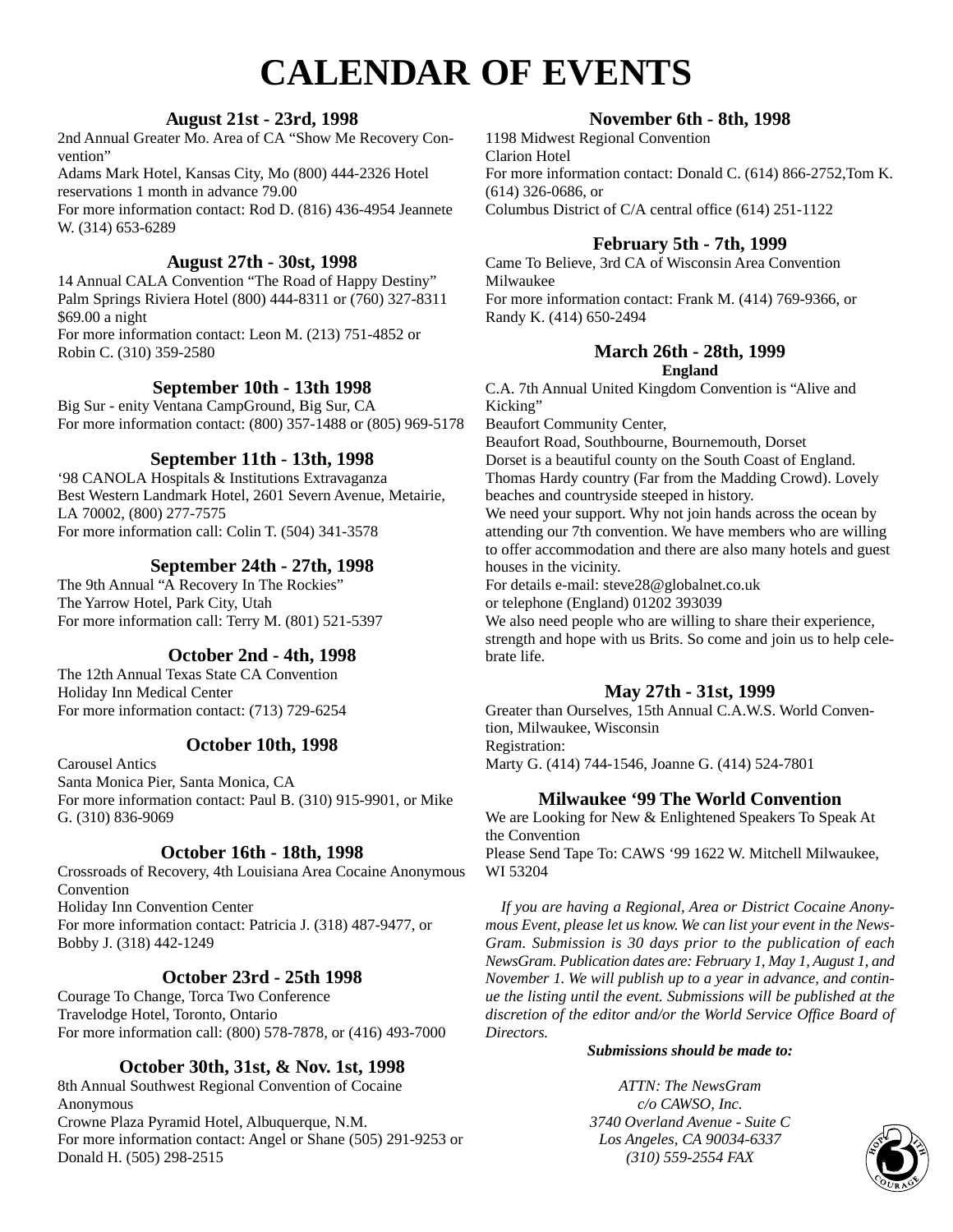# **A PRAYER FOR PEACE AND HEALING**

**By David LaB. Toronto, Ontario, Canada**

*God,*

*I come to you once again with my difficulties, my pain, my fear, my selfishness, my self-centeredness, my self-pity, my remorse, my defects and I humbly ask you for help in overcoming my difficulties, that I may better do your will.*

*I have been selfish and intolerant of the struggles of another, and have caused harm through both my actions and my inaction.*

*Grant me the courage to be honest.*

*Show me what your will is for me in this difficult time.*

*Grant me the strength to take action.*

*Grant me the resolve to further do your will.*

*I come to you with a heavy heart, filled with fear, and I ask for your love, your strength, and your support.*

*I ask your help to be humble of heart.*

*Help me, God, to let go of my pride, of my fear, of my intolerance, of my jealousy, of my expectations, that I may better be of service to you and to others.*



*Amen.*



# **The Lesson of a Hug**

#### **By Ruby L., Ogden, Utah**

It's a simple, little thing, really. Nothing to it, you think. For some of us, it is almost an unconscious act, like a reflex. Not a lot of thought to it or about it, actually. It's just a hug. And yet something so simple can teach us all so much.

It has been suggested that each human being should receive at least three or four hugs every day. Positive physical contact with another person is vital to our physical, mental, and spiritual well-being. On a physical level, pressure on the skin stimulates nerve endings and blood vessels. Mentally, hugs help draw us out of ourselves, even if it is only for a few seconds. And spiritually, hugs can be an expression of the sort of unconditional love that we need to give and receive in order to recover.

Hugs received at meetings help newcomers learn that they are not untouchable or unlovable. Many of us arrive at the doors of Cocaine Anonymous with a feeling of selfloathing. We find it hard to believe that anyone would want us around. Even if we do not believe the words 'I love you' and 'keep coming back,' the implication of love and caring from a hug will be impressed upon our subconscious.

Giving and receiving hugs can also teach us that it is possible to have loving physical contact without any sexual or violent overtones. So many of us have been abused physically, sexually or emotionally that this concept can be completely foreign to us.

It's just a hug. A simple, little thing, really. And yet it can teach us all so very much.

### **We're Searching the World Over**

The CAWS 1999 Convention Committee is looking for new and enlightened speakers for the World Convention to be held in Milwaukee, Wisconsin.

If interested, please send tapes to: **CAWS `99 Convention Committee** 1624 W. Mitchell Milwaukee, WI 53204 Questions? Call Karmen K. at (414) 545-0372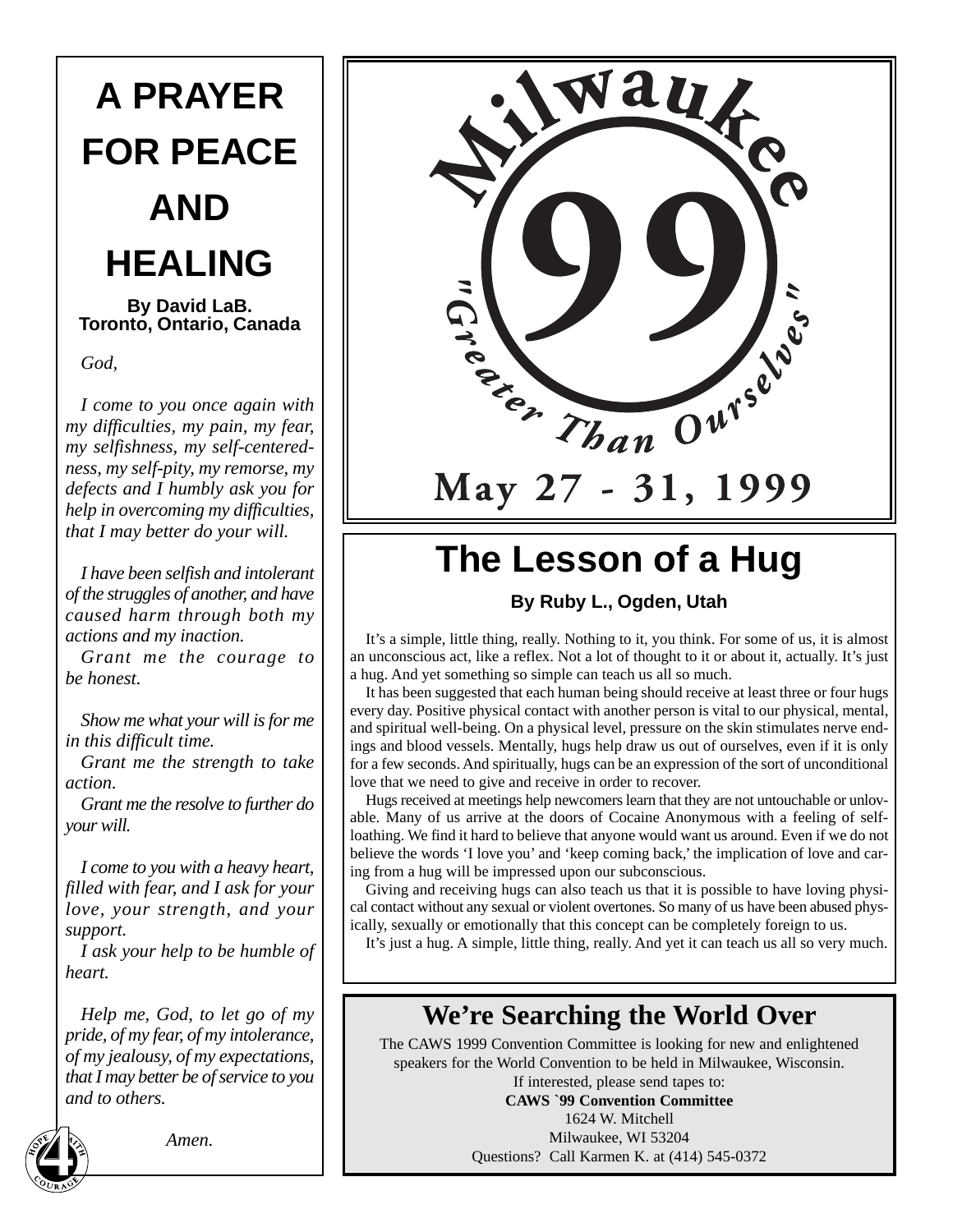## **COOL STUFF**

## **FROM**

## **MILWAUKEE**

### **ORDER YOUR WORLD CONVENTION SPECIAL EDITION STUFF**

## **NOW!!!!!!**

| Please indicate size when ordering            |                                          |                             |  |  |
|-----------------------------------------------|------------------------------------------|-----------------------------|--|--|
| <b>ORDERS UNDER \$40.00 ADD</b>               | $x \quad $3.00 =$                        |                             |  |  |
| ORDERS OF \$40.00 AND OVER NO SHIPPING CHARGE |                                          |                             |  |  |
| FOR XXL OR XXXL SIZES ADD TO EACH             | $x \quad $2.00 =$                        |                             |  |  |
| POTTERED COFFEE MUG / MULTI-COLORED           | $x \$10.00 =$                            |                             |  |  |
| 100% WOOL JACKET BLACK                        |                                          | $x$ \$80.00 =               |  |  |
| <b>POLO</b>                                   | GREY OR BLACK (CIRCLE ONE)               | $x$ \$20.00 = $\frac{1}{x}$ |  |  |
| <b>HENLEY</b>                                 | SAND OR GREY (CIRCLE ONE)                | $x$ \$20.00 = $\frac{ }{ }$ |  |  |
| <b>SWEATSHIRT</b>                             | <b>GREY</b>                              | $x$ \$20.00 = $\frac{ }{ }$ |  |  |
| <b>TANK TOP</b>                               | WHITE OR BLACK (CIRCLE ONE) $x $12.00 =$ |                             |  |  |
| <b>T-SHIRT</b>                                | WHITE OR BLACK (CIRCLE ONE)              | $x $12.00 =$                |  |  |

**PLEASE SEND NAME, ADDRESS AND PHONE # WITH CHECK PAYABLE TO:**

**CAWS '99 P.O. BOX 14633 WEST ALLIS, WI 53214 5**

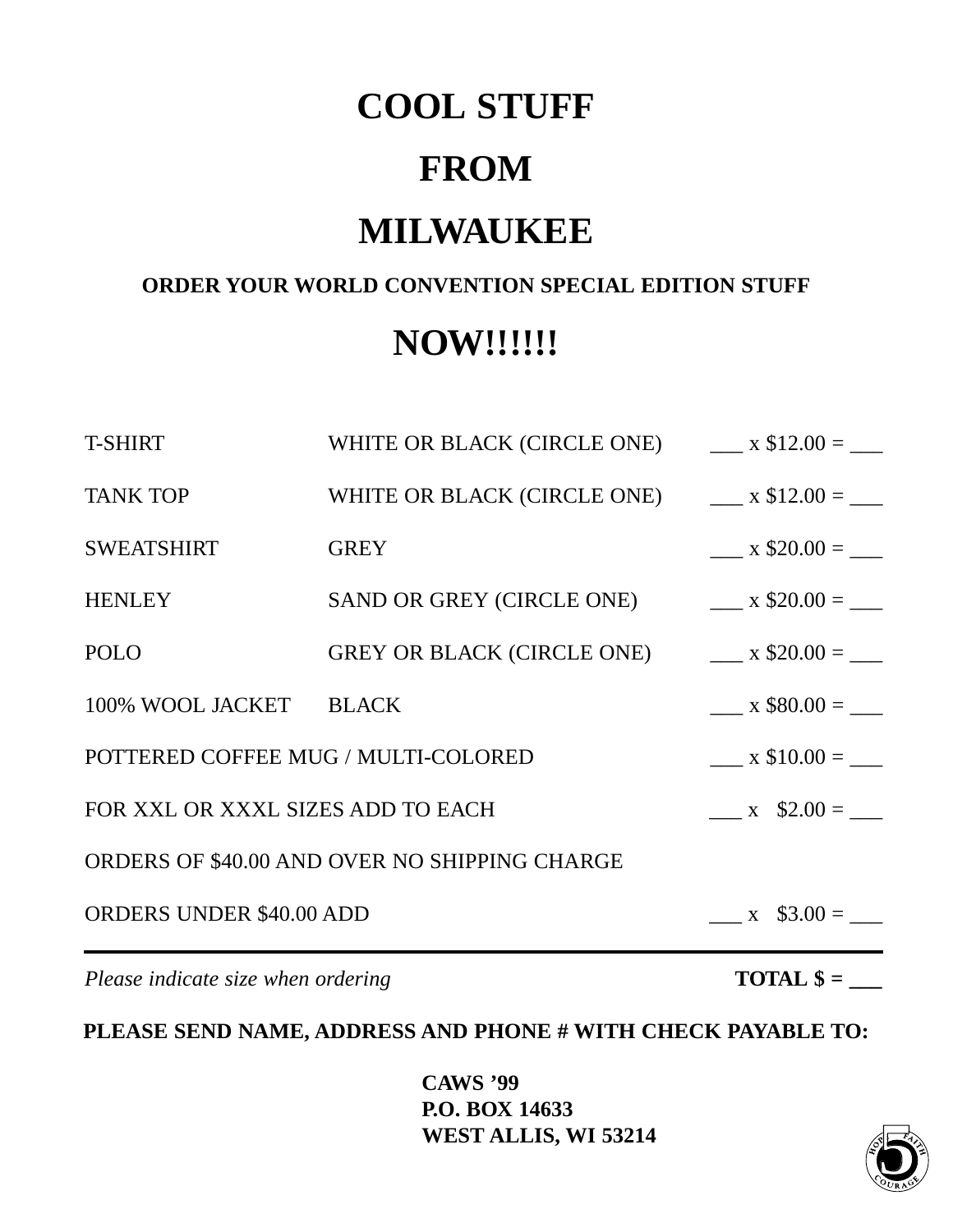## **Unity Corner**

**By Aaron C., Denver, Colorado**

### **I Must Change**

My first contact with Cocaine Anonymous was at a Thursday night meeting. When I got there, this guy asked me if I was scared. I told him "No," but I was. I came around for a couple of months and went back to using. Then I called for help. This man came over to my house and talked to me and I explained that I needed to attend more meetings and share about my feelings. I told him I couldn't do that. He replied by telling me that I must change.

I was desperate enough, sick and tired, of the hurt, harm and pain that I had caused to others. I started doing what was suggested by going to 90 meetings in 90 days, attending a Big Book study, getting a sponsor, and taking service commitments. At 90 days I was elected secretary of the Friday night meeting. At 6 months I began to sponsor another recovering addict for the first time. At 9 months, a new meeting had started and I was elected GSR. With that added responsibility of carrying the message, I have changed over the years, one day at a time. The way I feel, think and act in certain matters has also changed. When I share my

hope, faith and courage with others, I let them know that if I have a problem with something, I get involved in the solution, and try to bring about some change. If I am not part of the solution, I am part of the problem. I came to CA with fixed ideas; today I still have ideas, but not as fixed as they once were. I am very dedicated to the fellowship of Cocaine Anonymous. I remember learning early in my recovery that our first tradition states our common welfare should come first, personal recovery depends upon CA unity. So it is the unity of the fellowship that I stay close to.

Today, I have a new family and friends and would not change or go back for anything in the world. I really wanted to change my life when I got here. Thanks to a God of my understanding, and to Cocaine Anonymous and my own hard work, I have a better life today. I am no longer full of fear, guilt, and shame; instead I feel a sense of ease and comfort that I can only describe as serenity. Today, I know that we are all here to help and to be helped.

**I have changed.**

# **We are the 2000 C.A.W.S. Convention**

**Theme & Logo Contest**

**A once in a millennium chance to have your theme used for the 2000 C.A.W.S Convention**

> **Winner gets a complete registration package including meals!** Mail Entries to: 2000 C.A.W.S. Theme Contest c/o C.A.W.S. Inc. P.O. Box 2000 Los Angeles, CA 90049-8000

**The 2000 Cocaine Anonymous World Service Convention Phoenix, Arizona 6**

### **Servants…**

#### **continued from page 1**

in Appendix II of the Big Book of Alcoholics Anonymous.

When I was about 90 days sober, one of my regular meetings needed a GSR, and though I was newly sober I volunteered. This was my first exposure to the "service boards or committees" described in the Ninth Tradition. I have since been of service at the meeting level, the district level, the area level, the regional level, and the World Service level. I guess I've become one of the "service junkies" I sometimes hear people talking about. But the rewards have been tremendous.

It still surprises me that so many of my CA friends are reluctant to get involved in service beyond the level of meeting commitments. Yes, I had heard how tiresome some of the district and area meetings could be, and about egos clashing and addicts raging. But I decided to see for myself. And I learned that all the things I'd heard about were there: I met sober addicts who wanted to "run the show" at the group level, and saw my fellows sometimes forgetting to place principles before personalities. However what I am learning is what I had long heard in meetings but never understood: that the Traditions are to the group what the Steps are to the individual. We are not saints. And there is no better classroom in which to learn the Twelve Traditions than the meetings of service organizations and committees.

Yet so many of my friends still protest that service committee work is just not their "thing." What I try to explain is that it's not my thing either: that's why I do it! Have you ever been to a meeting of a homeowners' or apartment association and watched the people who get off on trying to run things and advance their personal agendas? I have, and those are not the sort of people who I want to comprise the group conscience that determines the will of a loving God as described in the Second Tradition. I hope such meetings will be full of people who would honestly rather be somewhere else doing something else, but who show up to be of service because they know that they will be doing God's will and helping themselves to stay sober for another day.

So if you happen to be one of those people who've always thought that service committee work was not for you, I hope you'll consider giving it a try. Chances are you'll find a whole new understanding, appreciation and respect for the Twelve Traditions, feel a little bit closer to your higher power, and wake up the next day clean, sober and grateful.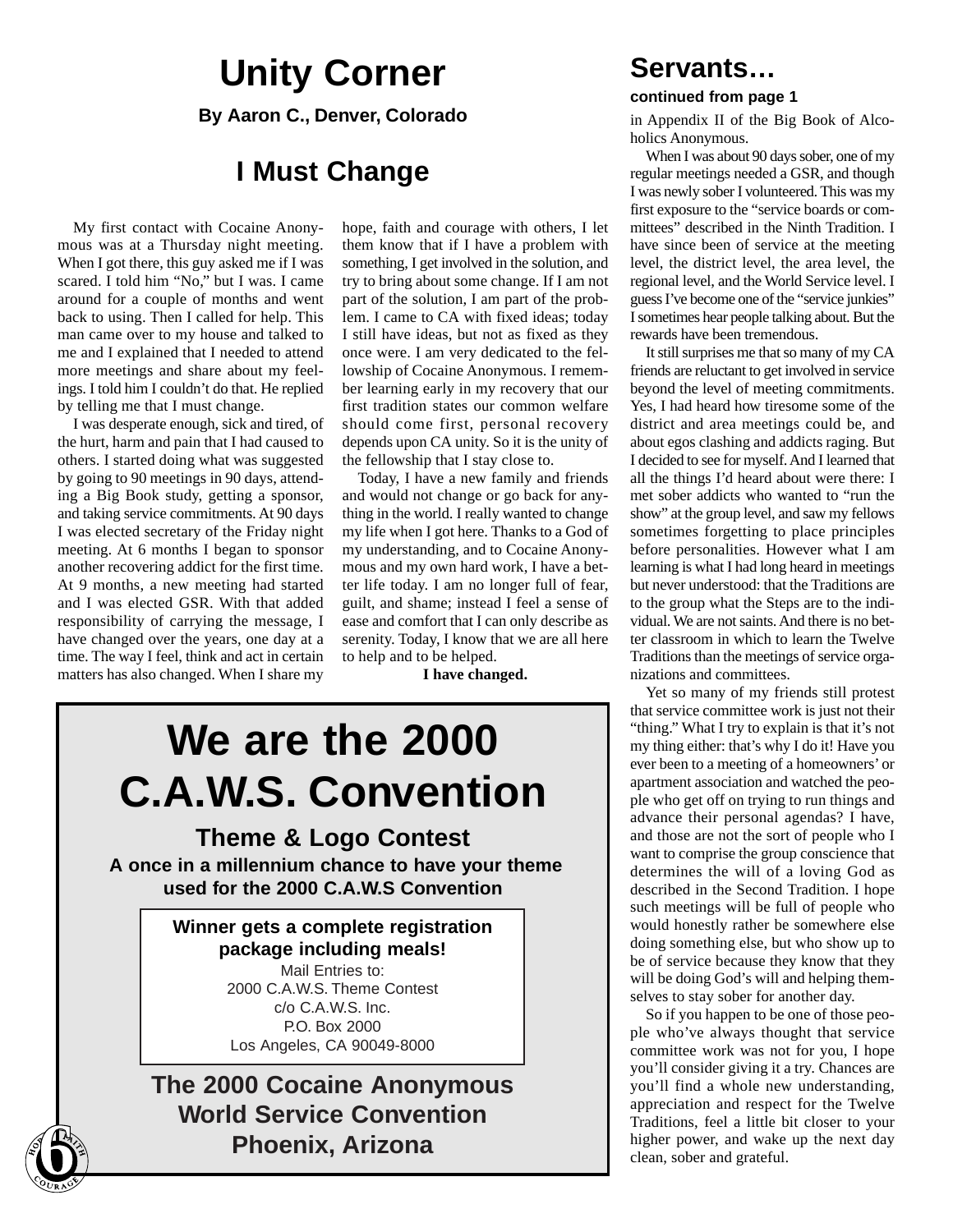### **Discriminate…**

#### **continued from page 1**

just got high and worked over the phone. I moved out of my house to avoid friction with my wife, left my children and stayed at a hotel with a prostitute. I sacrificed everything to pursue this new lifestyle. I was in deep denial. The downward spiral continued as I started to embezzle money from my employer. I even took money from the local Little League for which I coached and served as a board member. I was on a greased slide and couldn't stop. I thought I was slick but many people at work started to notice my changing personality and behavior. A few close friends finally did an intervention with me and urged me to seek treatment. Under pressure from my employer, I finally admitted that I had a problem with drugs. I was confused and started to reach out for help.

A few days later, I did enter a hospital treatment program. I went to treatment to save my job, but I was still in denial. As I later realized, I went into treatment for the wrong reason and, as a result, I relapsed after 30 days. Because of this relapse I lost my job of 16 years, lost my car and credit cards, and even my family didn't trust me anymore. I felt truly hopeless. This feeling of hopelessness just fueled my need to continue using cocaine daily. I conned friends and family for money to survive. Within two months I lost another job, and got arrested for writing bad checks and possession of drug paraphernalia. The reality of my criminal activity began to sink in as I went to jail for the first time. It would not be the last.

Things continued to get even worse as I kept using cocaine in an effort to escape what I thought to be my hopeless condition. Soon I started with petty thefts and hustles to support my habit when the checks ran out. A sudden windfall from my former employer's profit sharing plan enabled me to get an apartment and furnishings but my addiction deepened as I went on a wild spending spree with drugs. Soon that money too was depleted and depression set in again. It wasn't long before I was arrested for possession for the first time. While I was in jail the local dope fiends cleaned out my apartment and stole everything I had. My so-called friends turned on me and left me with nothing. It should have been a wake-up call when I had to ask a friend to take me in. Instead, I learned new hustles and committed more retail thefts to support my growing habit. I went back to this lifestyle with more aggression, anger and resentment. I was determined to show everyone, including myself, that I could survive and still get high. I thought I was smarter than my disease.

Soon thereafter I was arrested for possession a second time, and this time had to stay in jail for a while. I entered a jail treatment program, and hoped to continue my treatment in the penitentiary. I picked up more pieces of the puzzle which, coupled with my earlier hospital treatment, should have given me a foundation for recovery. However, my short stay in the joint program was not nearly enough for me to truly internalize all I had learned. I never learned to cope properly with stress. I never got a sponsor and resisted going to meetings. I thought I could do it alone.

Living in a recovery home taught me something about humility and acceptance, but I still hadn't truly surrendered. Within a few months I was working a good job and putting in long hours in a high-stress environment. My disease took advantage of this stress and began telling me I could get "just one more." I thought I could get high on weekends and evenings and still function as a responsible adult. My distorted thinking told me that I didn't need meetings or a sponsor, and that I could control it myself. My disease told me I could drink alcohol again. I seized back control of my will and my life; I thought I had learned from my past, and could find an easier, softer way.

In no time at all I was smoking cocaine again, morning, noon and night. I was completely out of control again and didn't even know how it happened. I know now that what happened was that my addiction had progressed while I was in jail and prison. When I took that first drink, which led to that first hit off the pipe, my disease was released like a jack-in-the-box. It had me in its grip; I was powerless. I lived to use and used to live. I was spiritually bankrupt and had lost everything I had three times over.

Finally, I was rescued from this madness after a high-speed police chase during a four-day binge. I was beaten physically, mentally and spiritually. My Higher Power saw fit for me to get another chance to escape this insanity I had been living. Now, after spending three months in a jail-based treatment center and three months in a residential treatment facility, I'm ready to start my life again. I have a low-stress job and plan

to live in a recovery home. I know what I must do to continue on the road to recovery. The difference this time is that I have surrendered completely. I can't do it my way – I must ride in the back of the cab and let my Higher Power drive. Each day I try to practice patience, humility and acceptance.

Most importantly, I'm going to meetings regularly and have the support of my sponsor. Through these changes and my renewed spirituality I can do it one day at a time. You see, I must do it now, for my life depends on it.

### **Crisis, What Crisis? By Jannifer P. Phoenix, Arizona**

*My name is Jannifer and I am currently incarcerated at the Arizona Center for Women. I am here after being convicted on drug-related charges, for which I was sentenced to two years. I am 36 years old and a single parent with a daughter. When I wrote this I was feeling like life was cheating me out of my freedom, but what I have come to realize is that I cheated myself out of two years of my life. So, I wrote this to share my feelings with others in the fellowship.*

Out of every crisis comes the chance to be reborn, to reconceive ourselves as individuals, to choose the kind of change that will help us to grow and fulfill ourselves more completely.

Before choosing to recover, most of us lived through crisis after crisis. Many days we sought the oblivion of alcohol and drugs rather than face fears that continually ate away at us. It probably wasn't possible for most of us to realize that a crisis was a tool for growth. Even today, even in our recovery program, even though the clouds are clearing and we are feeling better about ourselves, a crisis may overwhelm us. But now we know where to turn for help. We can breathe deeply, look to our higher power, listen for the messages that are coming through our friends, and we can choose among the many options for the right action to take at this time.

Life is a series of lessons. Crises can be seen as the homework. They aren't there to defeat us but to helps us grow, to help us graduate into the next stage of LIFE!



**You can E-mail us at: cawso@ca.org**